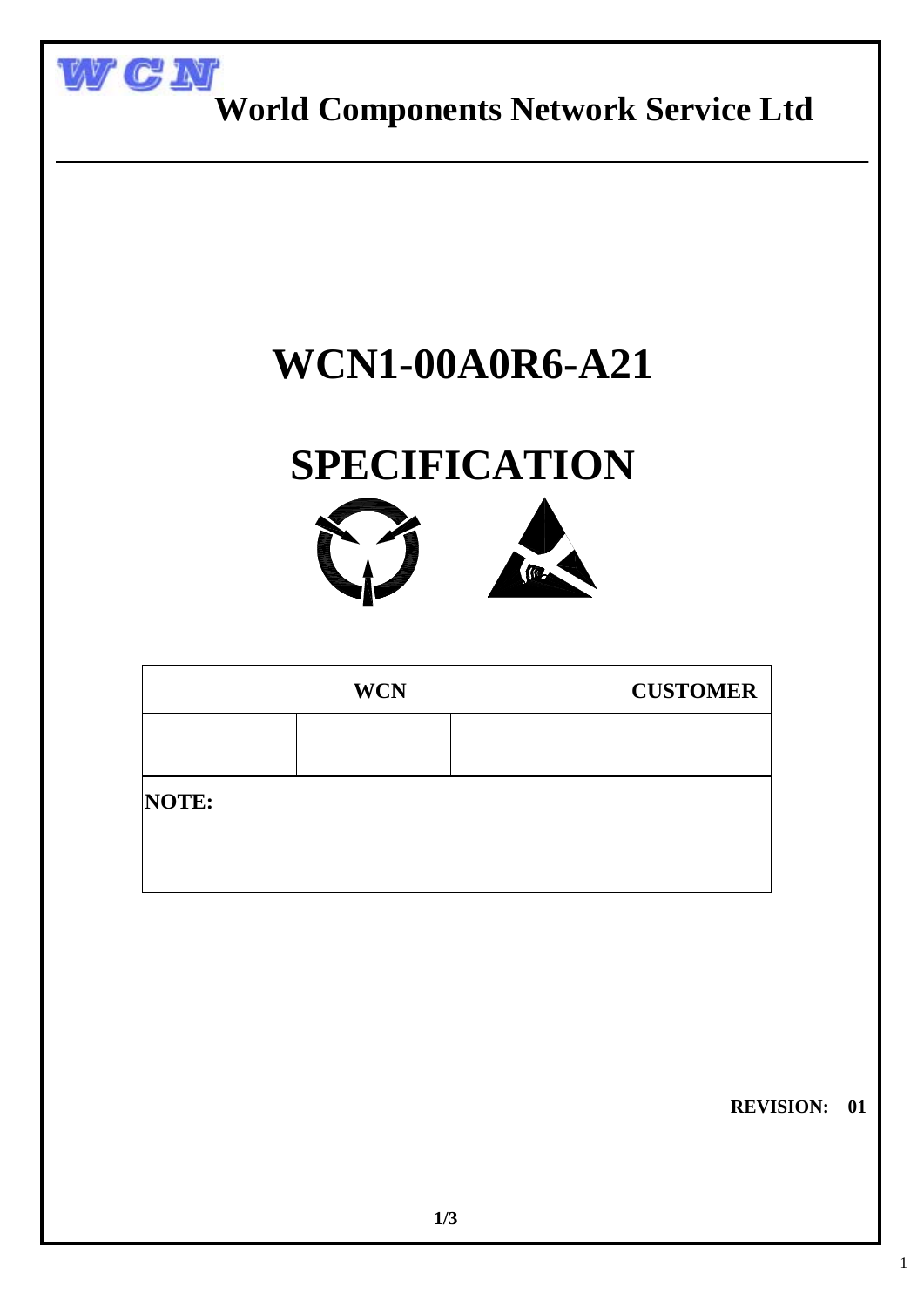

#### **Notes: Unless otherwise stated, The tolerance is** ±**0.25mm.** ■ **Circuit Diagram**



**Pin Connection** 

| PIN NO. | <b>CONNECTION</b>   | PIN NO. | <b>CONNECTION</b>   |
|---------|---------------------|---------|---------------------|
|         | <b>Cathode E</b>    |         | <b>Cathode B</b>    |
| 2       | <b>Cathode D</b>    |         | <b>Cathode A</b>    |
| 3       | <b>Common Anode</b> |         | <b>Common Anode</b> |
|         | <b>Cathode C</b>    | g       | <b>Cathode F</b>    |
| 5       | <b>Cathode DP</b>   | 10      | <b>Cathode G</b>    |